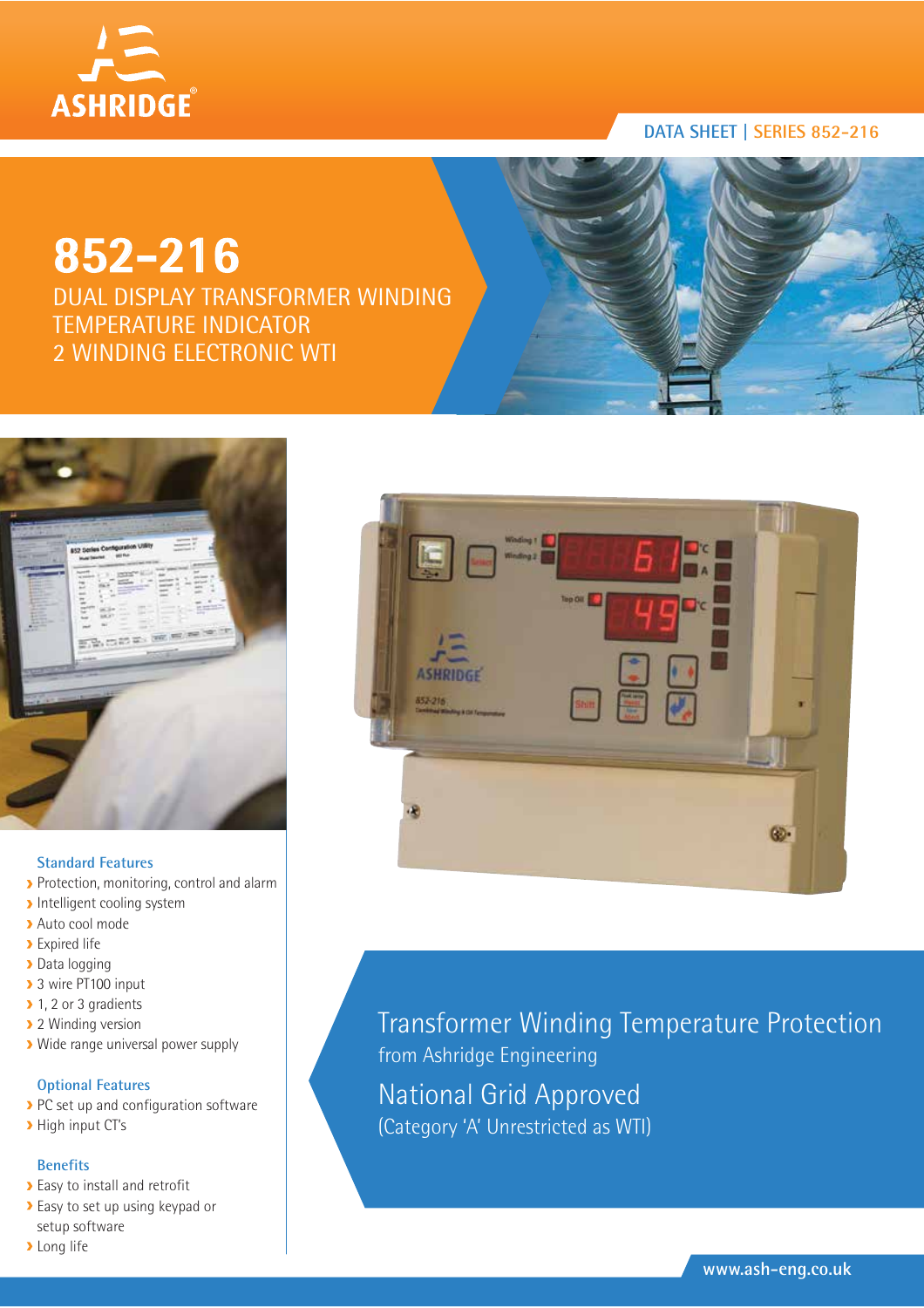# **DATA SHEET | SERIES 852-216**





**852-216**

The 852-216 winding temperature indicator is a high integrity protection, control and monitoring system for power transformers.The intelligent cooling control system ensures optimal asset life and protection for the transformer.

The WTI continuously calculates the 2 winding temperatures (otherwise known as the hot spot temperatures) in the transformer and displays the hottest winding. This is achieved by measuring the top oil temperature with a precision PT100 probe and the winding current using a high isolation current transformer (CT) within the 852-216. These measurements are combined with Ashridge's algorithm based on the IEC354 standard to provide accurate winding temperatures.

#### **The 852-216 provides:**

- Multiple relay outputs for control, alarm and trip functions
- Output provided for Internal system watchdog alarm
- Output(s) provided for cooling system abnormalities or failures
- Precision, RMS electronics
- High level Isolation
- SCADA outputs of Modbus RTU and DNP 3.0 available to connect to your SCADA system
- IEC61850 ready
- User configurable analogue outputs
- Long life and proven reliability
- Easy set up and install with special relay check mode (Ramp mode)

#### **Data and Event Logging**

The 852-216 logs top oil and hot spot temperatures every 30 minutes, as well as peak temperatures, system entries and power cycling.

# **Expired Life**

The 852-216 provides an indication of the expired life (loss of life) of the transformer in days.

# **Software**

Ashridge's configuration software utility can be used to connect to any 852 Series WTI / OTI to read and edit parameter settings. The software also provides a "compare settings with template" facility, in addition to downloading the settings for incorporation into documentation or archiving.

# **Cooling System Control**

Ashridge have led the way in designing an innovative and intelligent cooling protection system for transformers. The 852-216 employs unique algorithms, developed by Ashridge, to monitor fans and pumps and warn of partial or full cooling system failures.

#### **The cooling system control is highly accurate and reliable and incorporates:**

- Autocool mode
	- Allows the system to be exercised at a specified time and day of week
	- Inhibits fans and pumps below a user defined temperature
- SCADA system interface for alarms and data
- Remote operation of fans and pumps
- Step mode the initiation of pumps for a set period, where a sudden change in load is detected

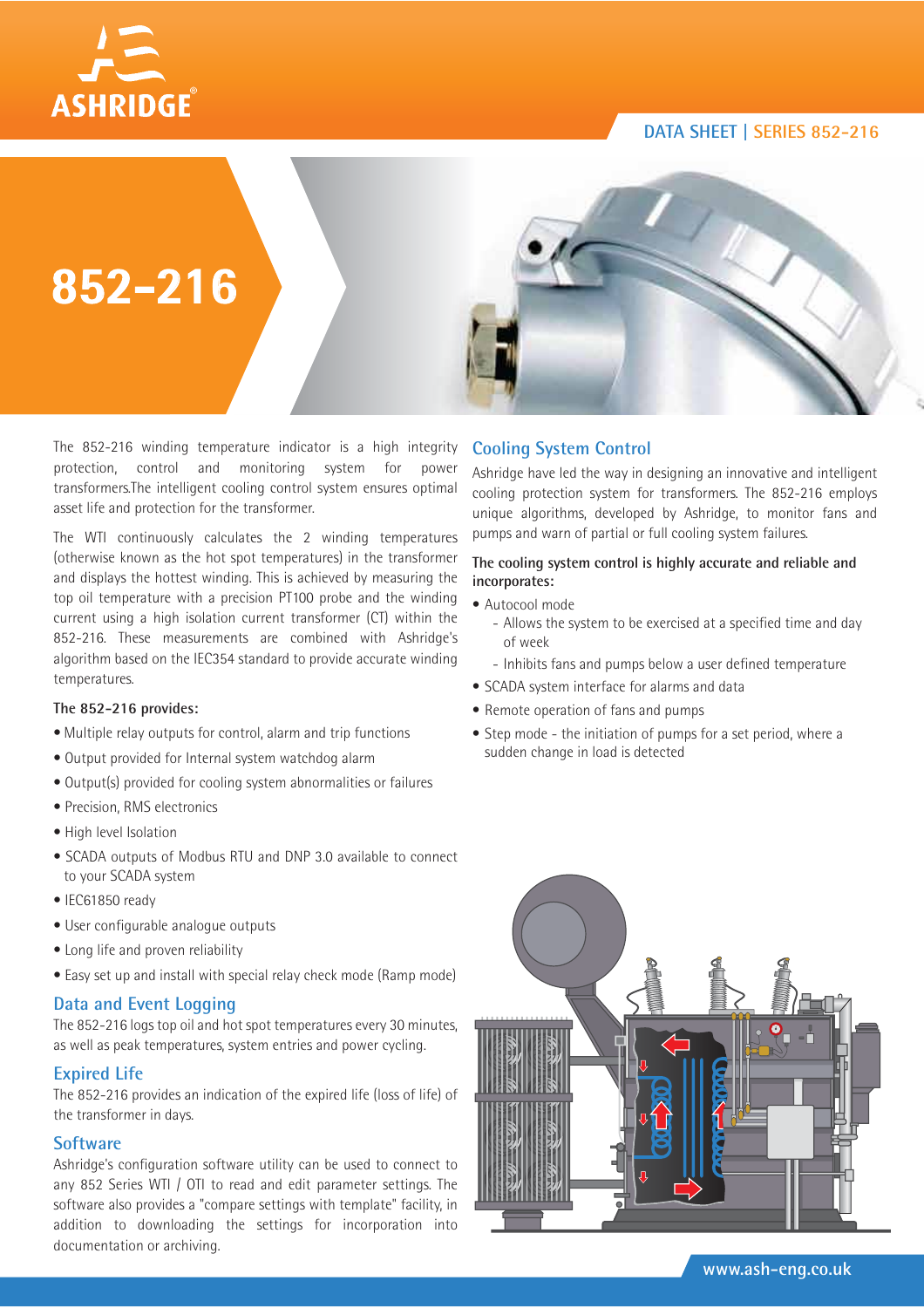

# **DATA SHEET | SERIES 852-216**

# **National Grid Approval**

(CATAGORY 'A' UNRESTRICTED AS WTI)



**Wall Mounted Version**

# **Installation:**

The 852-216 has been designed for easy installation of new and also retrofit systems. The wide range switch mode power supply allows the 852-216 to be connected to a variety of input voltages automatically. Direct CT input connection reduces cabling requirements.

# **Setting Up:**

The 852-216 is easily configured using the 5 key keypad on the front panel, with defined passwords for access to each section, maintaining security of settings. Non-volatile memory ensures that data is not lost in the event of power failure.

Alternatively, Ashridge's PC set up and configuration software utility can be used to connect to any 852 Series WTI / OTI to read and edit parameter settings. The software also provides a "compare settings with template" facility, in addition to downloading the settings for incorporation into documentation or archiving.

An easy to use, on site, dynamic teach mode facility ensures the fan and pump feedbacks are accurately calibrated.

| <b>SHIP</b><br>h.<br>1411<br><b>ATAN</b><br><b>Hard</b>                     | <b><i><u>Independent</u></i></b><br><b>Trime Tay</b><br>tele l'assetérirate las plus<br><b>SEAST-RIGHT MALE</b><br><b>Moderate Str.</b><br>1.34<br>- 1<br>$-114$<br>.<br>$-1$ | <b>Trend Chemical Mexical</b><br>State Corporate 19<br>$-0.01$<br>-<br><b>CONTRACT</b>                                                                 | <b>UNIT</b><br><b>With Street</b><br>$\sim$ |  |
|-----------------------------------------------------------------------------|-------------------------------------------------------------------------------------------------------------------------------------------------------------------------------|--------------------------------------------------------------------------------------------------------------------------------------------------------|---------------------------------------------|--|
| <b><i><u>SECTION TIMES</u></i></b><br><b>WORKS AND AIR</b><br>almost kinesi |                                                                                                                                                                               | the control and production of the control of the control of the control of the con-<br>depositor is that  See the division<br>A complete promptable to | Linkerback Miller                           |  |



**www.ash-eng.co.uk**